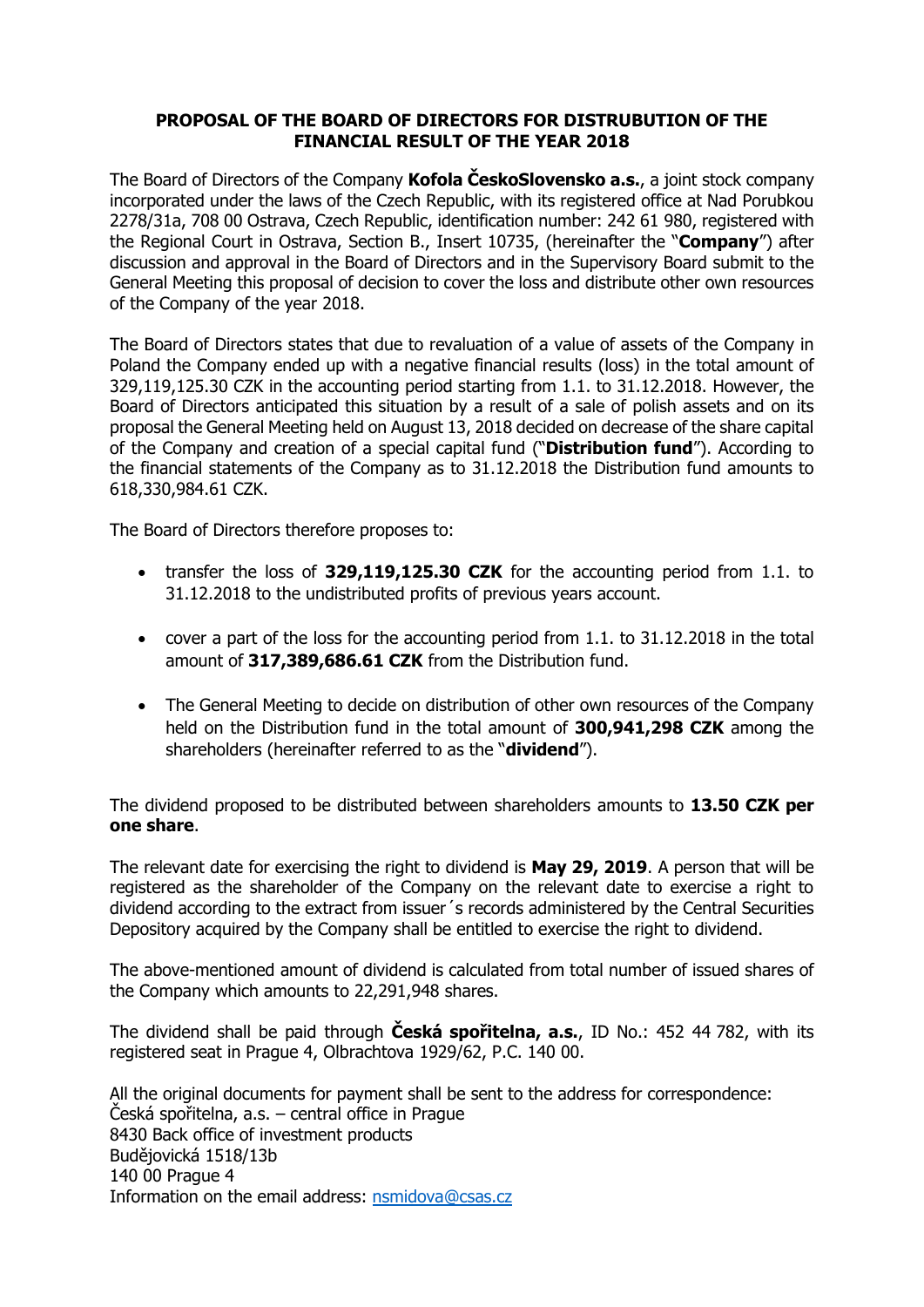The dividend shall be paid out in the following way:

## **i) Conditions common to all shareholders**

The payment of the dividend from the special fund created at the reduction of the share capital is considered as a partial return of the contribution to the shareholders. In this case, the provisions of Section 36 (2) letter. e) of the Income Tax Act shall apply. The return of the contributions is subject to the withholding tax calculated on the tax base, after deduction of the acquisition price of the shareholder´s share.

The application form for payment of dividend and acquisition price of the shareholder´s share shall be substantiated by a statutory declaration (the form will be available for download on the Company´s website [www.firma.kofola.cz](http://www.firma.kofola.cz/), under the "INVESTOR" link in the "Dividends" section), it can also be obtained at the Company´s registered office at Nad Porubkou 2278/31a, Poruba, 708 00 Ostava, on working days from 10 am to 3 pm.

## **ii) Shareholder – legal entity**

The dividend will be paid to shareholder  $-$  a legal entity by transfer to its bank account with a bank in the Czech Republic based on request in writing delivered to Česká spořitelna; signatures of persons on such request who constitute the statutory body eventually of members of the statutory body authorized to represent the shareholder or shareholder's representative under a power of attorney must be officially verified.

Request of the shareholder must include:

- a) shareholder´s bank account number; and
- b) name of bank maintaining the shareholder´s bank account.

Shareholder shall present an original of excerpt from Commercial Registry or other equivalent registry (not older than 3 months) eventually its certified copy evidencing authority of person or persons representing the shareholder – legal entity.

Shareholder´s proxy which is a legal entity must present an original excerpt from Commercial Registry or other equivalent registry (not older than 3 months) eventually its certified copy evidencing authority of persons who constitute the statutory body eventually of members of the statutory body authorized to represent the shareholder´s proxy.

If the shareholder is represented based on a power of attorney or a substitute power of attorney, shareholder´s signature in his position of principal and signature of proxies on eventual substitute power of attorney must be officially verified.

#### **iii) Shareholder – natural person**

The dividend will be paid through transfer to shareholder´s bank account maintained by a bank in the Czech Republic based on a request in writing delivered to Česká spořitelna.

Shareholder´s request must include:

- a) shareholder´s bank account number;
- b) name of bank maintaining shareholder´s bank account.

Signature of the shareholder or shareholder's proxy under a power of attorney on the request above must be officially verified in situation where the gross advanced payment for the profit share exceeds CZK 10,000.

Shareholder´s proxy which is a legal entity must present an original excerpt from Commercial Registry or other equivalent registry (not older than 3 months) eventually its certified copy